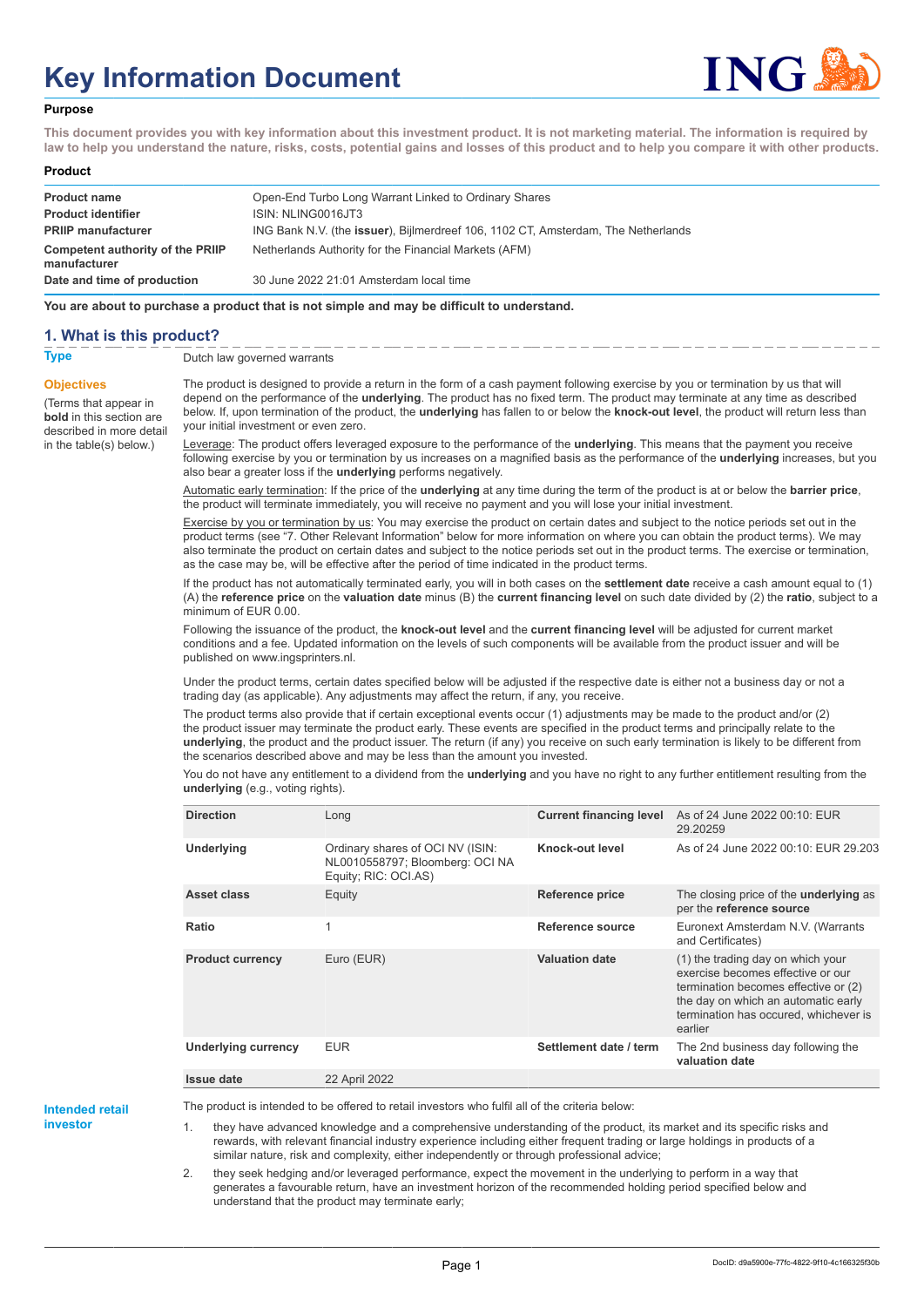- 3. they accept the risk that the issuer could fail to pay or perform its obligations under the product and they are able to bear a total loss of their investment; and
- 4. they are willing to accept a level of risk to achieve potential returns that is consistent with the summary risk indicator shown below.

The product is not intended to be offered to retail clients who do not fulfil these criteria.

### **2. What are the risks and what could I get in return?**

**Risk indicator**

**Performance scenarios**





**The risk indicator assumes you keep the product for 1 day. The actual risk can vary significantly if you cash in at an early or a later stage and you may get back less.**

The summary risk indicator is a guide to the level of risk of this product compared to other products. It shows how likely it is that the product will lose money because of movements in the markets or because we are not able to pay you.

We have classified this product as 7 out of 7, which is the highest risk class. This rates the potential losses from future performance at a very high level, and poor market conditions are very unlikely to impact our capacity to pay you.

**Be aware of currency risk:** If the currency of your account is different to the currency of this product, you will be exposed to the risk of suffering a loss as a result of the conversion of the currency of the product into the account currency. This risk is not considered in the indicator shown above.

**Be aware of currency risk:** If (i) the Underlying is traded in a different currency than EUR the unwind amount will be converted to EUR at the prevailing exchange rate which may result in a loss; or (ii) the currency of your account is different from the Currency of the product, you may be exposed to the risk of suffering a loss as a result of the conversion of the Currency of the product into the account currency. Risk (ii) above is not considered in the indicator shown above.

This product does not include any protection from future market performance so you could lose some or all of your investment.

If we are not able to pay you what is owed, you could lose your entire investment.

For detailed information about all risks relating to the product please refer to the risk sections of the prospectus and any supplements thereto as specified in the section "7. Other relevant information" below.

#### **Market developments in the future cannot be accurately predicted. The scenarios shown are only an indication of some of the possible outcomes based on recent returns. Actual returns could be lower.**

*Investment: EUR 10,000*

| <b>Scenarios</b>           |                                                                           | 1 dav<br>(Recommended holding period) |  |
|----------------------------|---------------------------------------------------------------------------|---------------------------------------|--|
|                            |                                                                           |                                       |  |
| <b>Stress scenario</b>     | What you might get back after costs<br>Percentage return (not annualised) | <b>EUR 0.00</b><br>$-100.00\%$        |  |
| Unfavourable scenario      | What you might get back after costs<br>Percentage return (not annualised) | EUR 5,635.42<br>-43.65%               |  |
| <b>Moderate scenario</b>   | What you might get back after costs<br>Percentage return (not annualised) | EUR 9,085.96<br>$-9.14%$              |  |
| <b>Favourable scenario</b> | What you might get back after costs<br>Percentage return (not annualised) | EUR 12.505.69<br>25.06%               |  |

The average returns shown in the above table are not annualised, which means they may not be comparable to the average returns shown in other key information documents.

This table shows the money you could get back over the next day under different scenarios, assuming that you invest EUR 10,000.

The scenarios shown illustrate how your investment could perform. The recommended holding period for this product is less than one year. The figures are therefore not calculated on a per year basis, but for the recommended holding period. Figures in this section and "4. What are the costs?" are therefore not comparable with figures given for products with a recommended holding period of at least one year. The scenarios presented are an estimate of future performance based on evidence from the past on how the value of this investment varies, and are not an exact indicator. What you get will vary depending on how the market performs and how long you keep the product. The stress scenario shows what you might get back in extreme market circumstances, and it does not take into account the situation where we are not able to pay you.

This product cannot be easily cashed in. This means it is difficult to estimate how much you would get back if you cash in before the recommended holding period. You will either be unable to cash in early or you will have to pay high costs or make a large loss if you do so.

The figures shown include all the costs of the product itself, but may not include all the costs that you pay to your advisor or distributor. The figures do not take into account your personal tax situation, which may also affect how much you get back.

Buying this product holds that you think the price of the underlying will increase.

Your maximum loss would be that you will lose your investment.

## **3. What happens if ING Bank N.V. is unable to pay out?**

You are exposed to the risk that the issuer might be unable to meet its obligations in connection with the product for instance in the event of bankruptcy or an official directive for resolution action. This may materially adversely affect the value of the product and could lead to you losing some or all of your investment in the product. The product is not a deposit and as such is not covered by any deposit protection scheme.